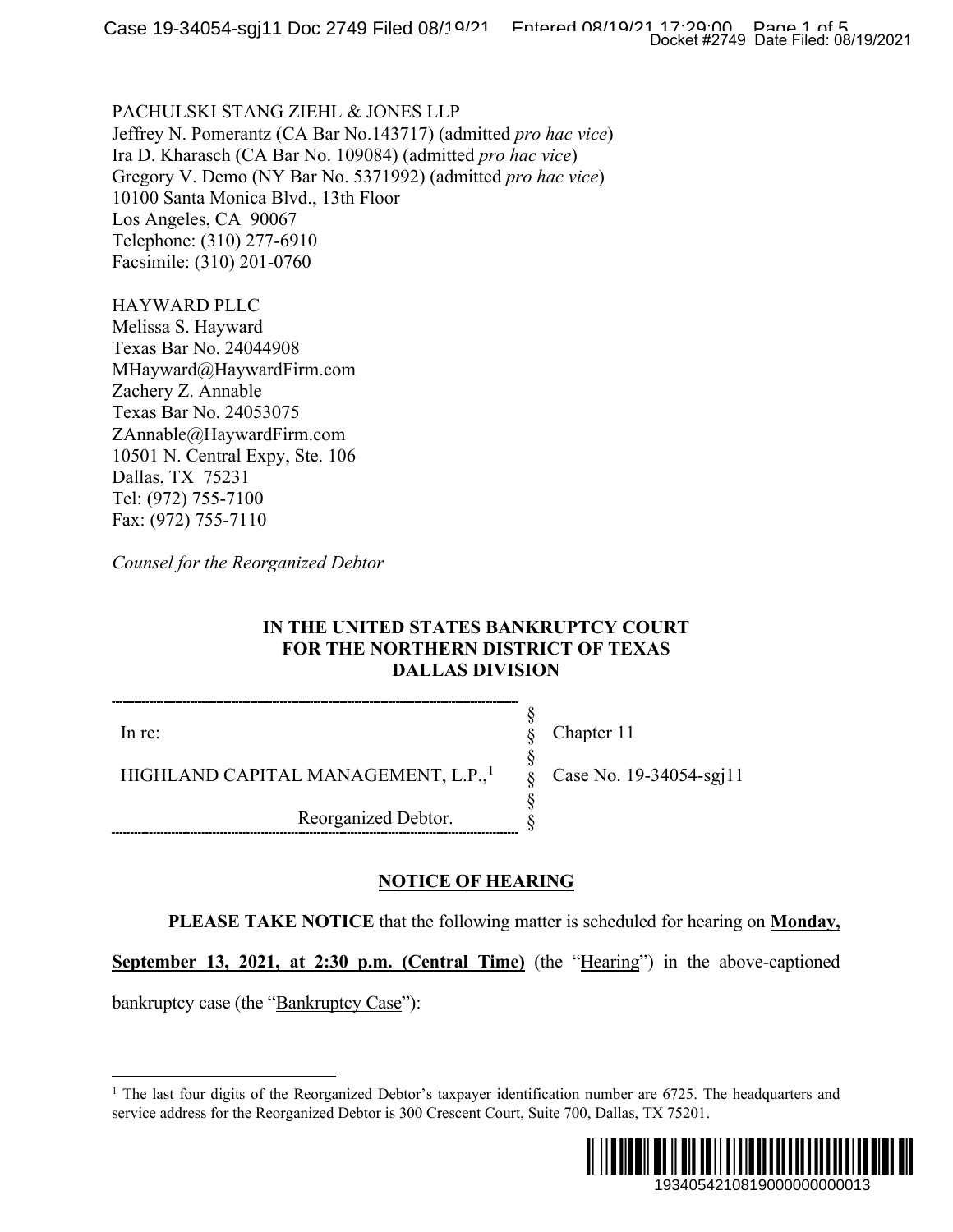1. *Reorganized Debtor's Motion for Entry of an Order Further Extending the Period Within Which It May Remove Actions Pursuant to 28 U.S.C. § 1452 and Rule 9027 of the Federal Rules of Bankruptcy Procedure* [Docket No. 2748] (the "Motion").

The Hearing on the Motion will be held via WebEx videoconference before The Honorable Stacey G. C. Jernigan, United States Bankruptcy Judge. The WebEx video participation/attendance link for the Hearing is: [https://us-courts.webex.com/meet/jerniga.](https://us-courts.webex.com/meet/jerniga)

A copy of the WebEx Hearing Instructions for the Hearing is attached hereto as **Exhibit A**; alternatively, the WebEx Hearing Instructions for the Hearing may be obtained from Judge Jernigan's hearing/calendar site at: [https://www.txnb.uscourts.gov/judges-info/hearing-dates/judge](https://www.txnb.uscourts.gov/judges-info/hearing-dates/judge-jernigans-hearing-dates)[jernigans-hearing-dates.](https://www.txnb.uscourts.gov/judges-info/hearing-dates/judge-jernigans-hearing-dates)

Any response (each, a "Response") to the relief requested in the Motion shall be filed with the Clerk of the Court on or before **Thursday, September 9, 2021, at 5:00 p.m. (Central Time)** (the "Response Deadline").

The Debtor may file a reply (each, a "Reply") to any Response. Any Reply shall be filed with the Clerk of the Court on or before **Monday, September 13, 2021, at 9:30 a.m. (Central Time)**.

[*Remainder of Page Intentionally Left Blank*]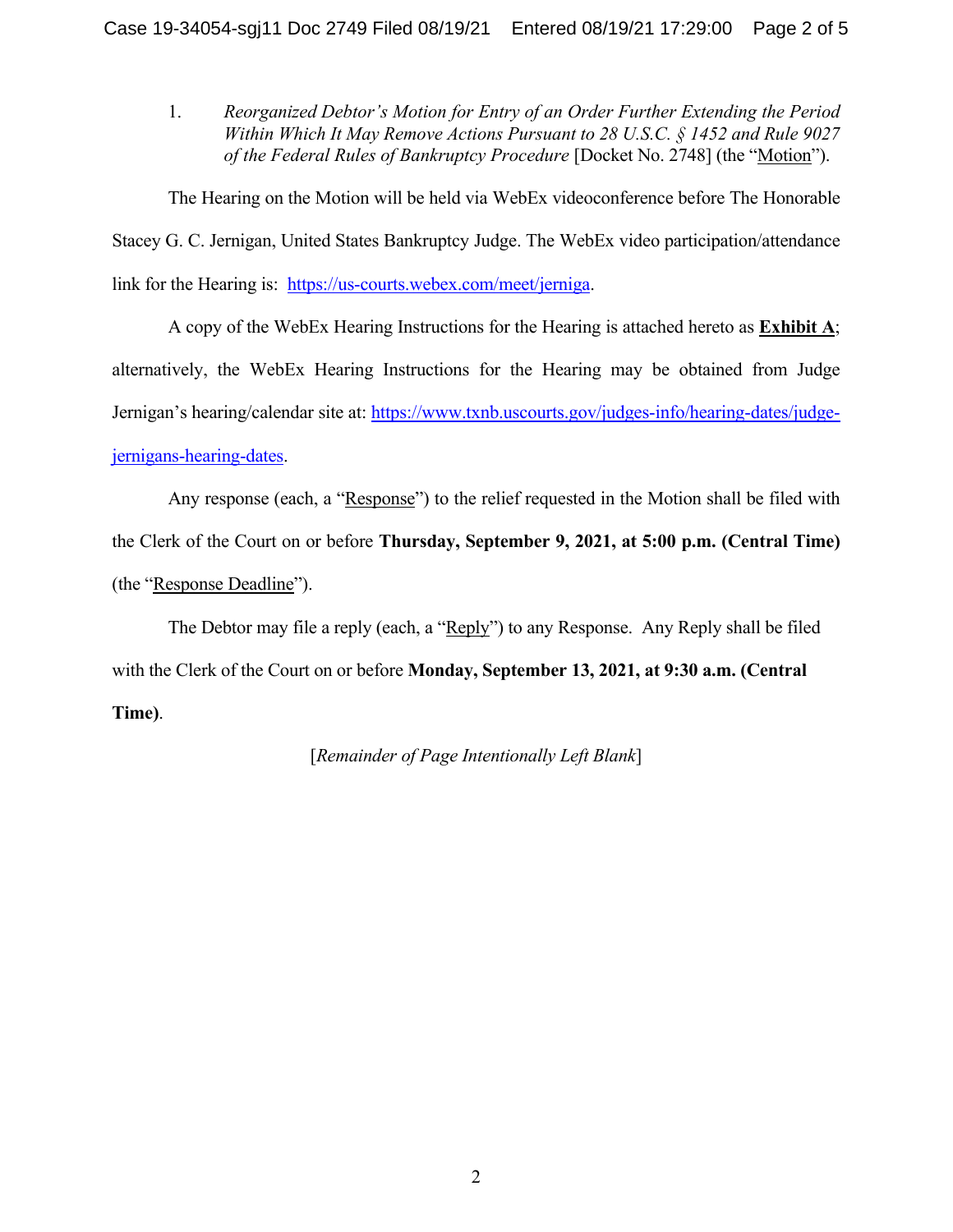#### Dated: August 19, 2021. **PACHULSKI STANG ZIEHL & JONES LLP**

Jeffrey N. Pomerantz (CA Bar No. 143717) Ira D. Kharasch (CA Bar No. 109084) Gregory V. Demo (NY Bar No. 5371992) 10100 Santa Monica Blvd., 13th Floor Los Angeles, CA 90067 Telephone: (310) 277-6910 Facsimile: (310) 201-0760 Email: jpomerantz@pszjlaw.com ikharasch@pszjlaw.com gdemo@pszjlaw.com

-and-

#### **HAYWARD PLLC**

*/s/ Zachery Z. Annable* Melissa S. Hayward Texas Bar No. 24044908 MHayward@HaywardFirm.com Zachery Z. Annable Texas Bar No. 24053075 ZAnnable@HaywardFirm.com 10501 N. Central Expy, Ste. 106 Dallas, Texas 75231 Tel: (972) 755-7100 Fax: (972) 755-7110

*Counsel for the Reorganized Debtor*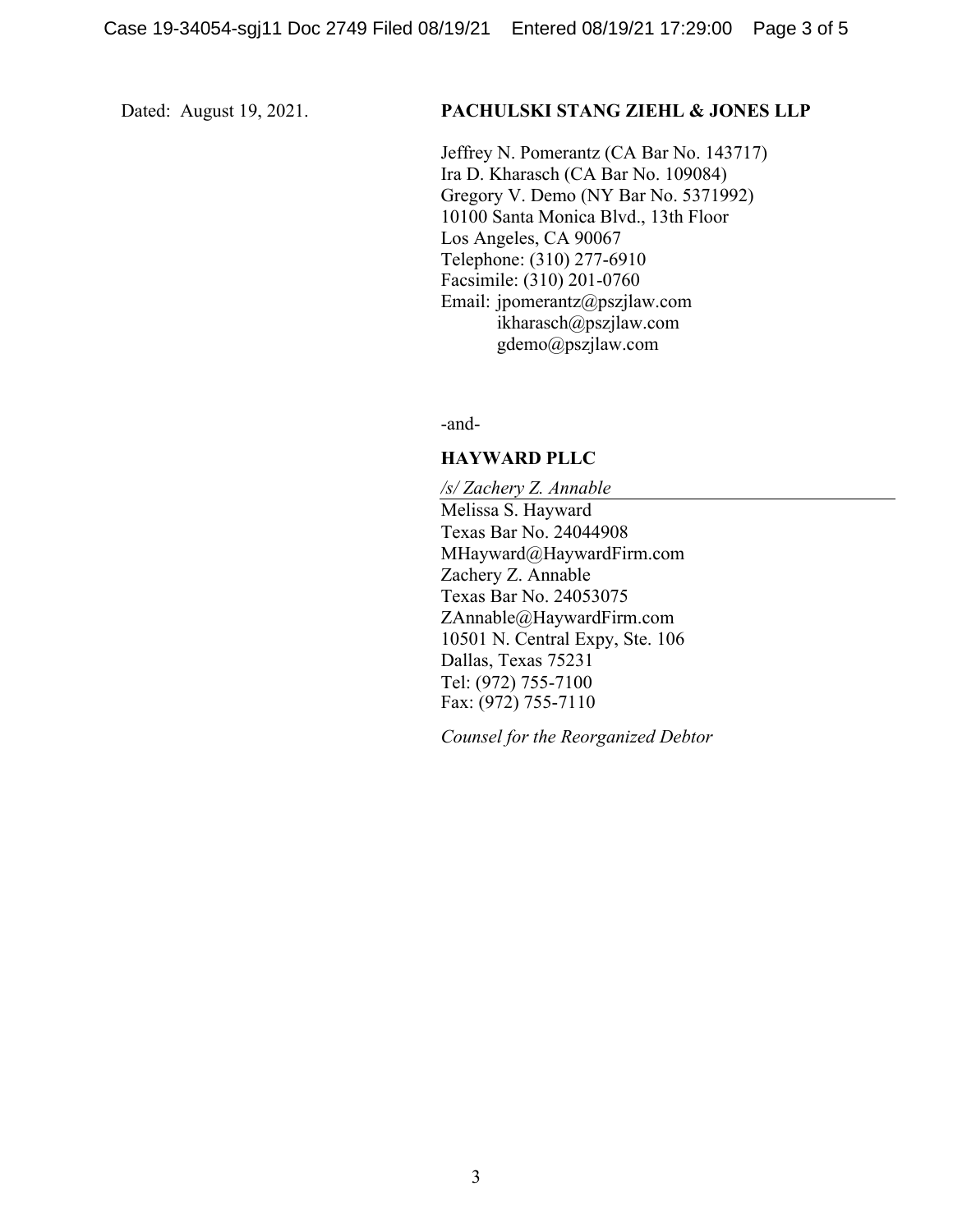# **EXHIBIT A**